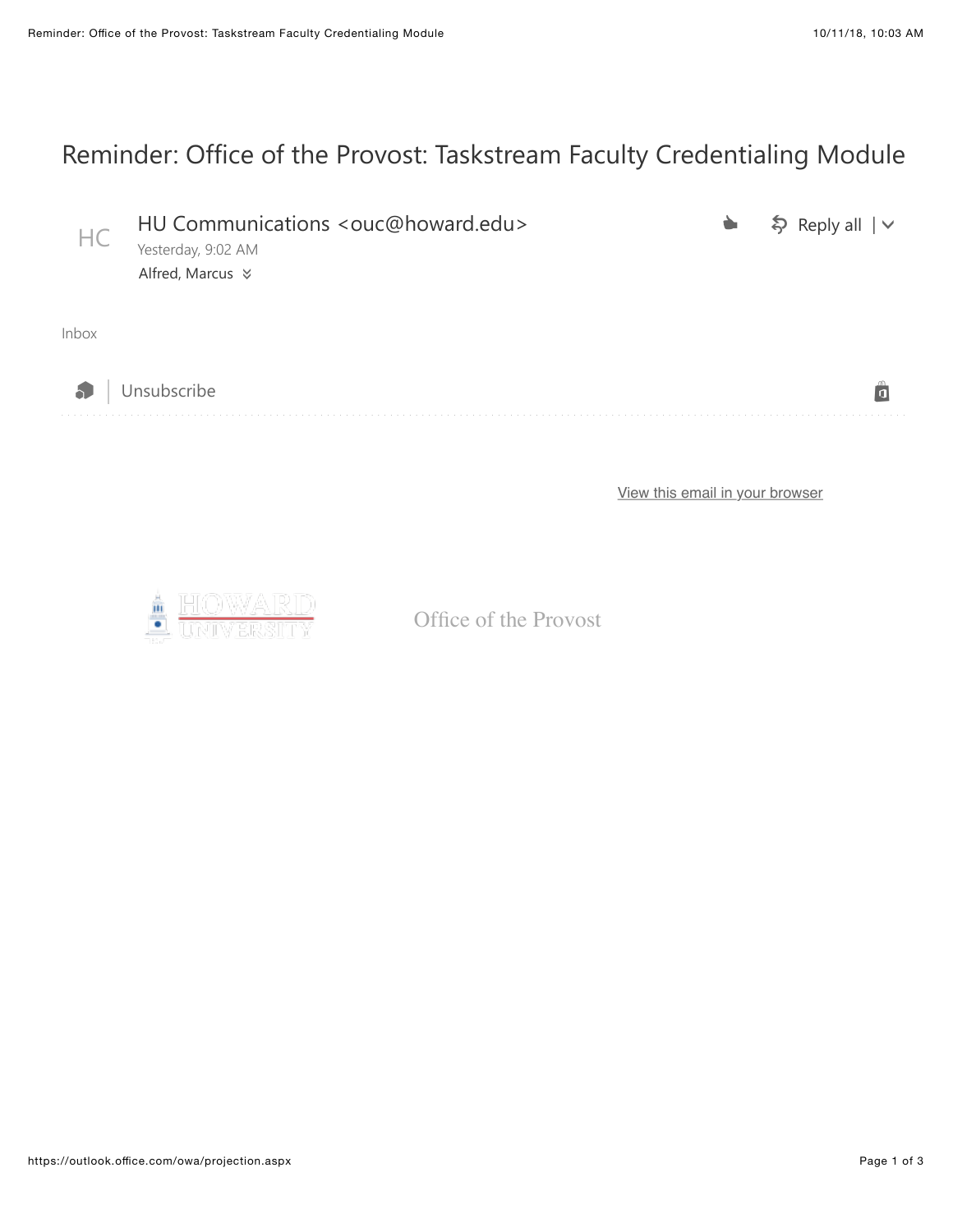

October 10, 2018

Dear Howard University Faculty,

As part of our preparation for the Middle States Committee on Higher Education accreditation visit and the Academic Program Prioritization self-study reports, all faculty are required to complete their faculty credentials in Taskstream. Taskstream is a data collection platform that is being used by Howard University to support faculty and program assessment activities. An important feature of Taskstream is the "*Faculty Credentialing*" module that faculty will use to input information about their credentials.

We have [step-by-step instructions](https://na01.safelinks.protection.outlook.com/?url=https%3A%2F%2Fhoward.us3.list-manage.com%2Ftrack%2Fclick%3Fu%3Dda96b3e11d604fc7332653c0e%26id%3Dd69551a5cf%26e%3D0058eb68db&data=02%7C01%7CmarAlfred%40Howard.edu%7C13511a1b8bc44fa6de7308d62eb0b0a6%7C02ac0c07b75f46bf9b133630ba94bb69%7C0%7C0%7C636747733745548575&sdata=Eg805kktlapaQpWJnS9HZKt%2Fs%2FamAeU7dTm8yr7WduQ%3D&reserved=0) on how you can log into Taskstream. Please go to [www.taskstream.com](https://na01.safelinks.protection.outlook.com/?url=https%3A%2F%2Fhoward.us3.list-manage.com%2Ftrack%2Fclick%3Fu%3Dda96b3e11d604fc7332653c0e%26id%3De4530d0390%26e%3D0058eb68db&data=02%7C01%7CmarAlfred%40Howard.edu%7C13511a1b8bc44fa6de7308d62eb0b0a6%7C02ac0c07b75f46bf9b133630ba94bb69%7C0%7C0%7C636747733745548575&sdata=0d2NLjcxbfIAptNvIOYvFI95Eh3NSAjbdhy8iF7cJhQ%3D&reserved=0) to log in. Once you have logged into Taskstream, go to the *Faculty Credentialing* module and complete it. If you need guidance on how to complete the Faculty Credentialing module, we have [step-by-step instructions](https://na01.safelinks.protection.outlook.com/?url=https%3A%2F%2Fhoward.us3.list-manage.com%2Ftrack%2Fclick%3Fu%3Dda96b3e11d604fc7332653c0e%26id%3D37c058e2a9%26e%3D0058eb68db&data=02%7C01%7CmarAlfred%40Howard.edu%7C13511a1b8bc44fa6de7308d62eb0b0a6%7C02ac0c07b75f46bf9b133630ba94bb69%7C0%7C0%7C636747733745558580&sdata=EWRfCssMPiD1wiSNFGkOulh0Bzu988LFm%2F%2Bl%2BgXzNUY%3D&reserved=0) on how to enter faculty credentials in PDF and video formats.

At this time, the priority is for all faculty to complete those sections of the *Faculty Credentialing* module that are necessary for the Academic Program Prioritization Initiative.